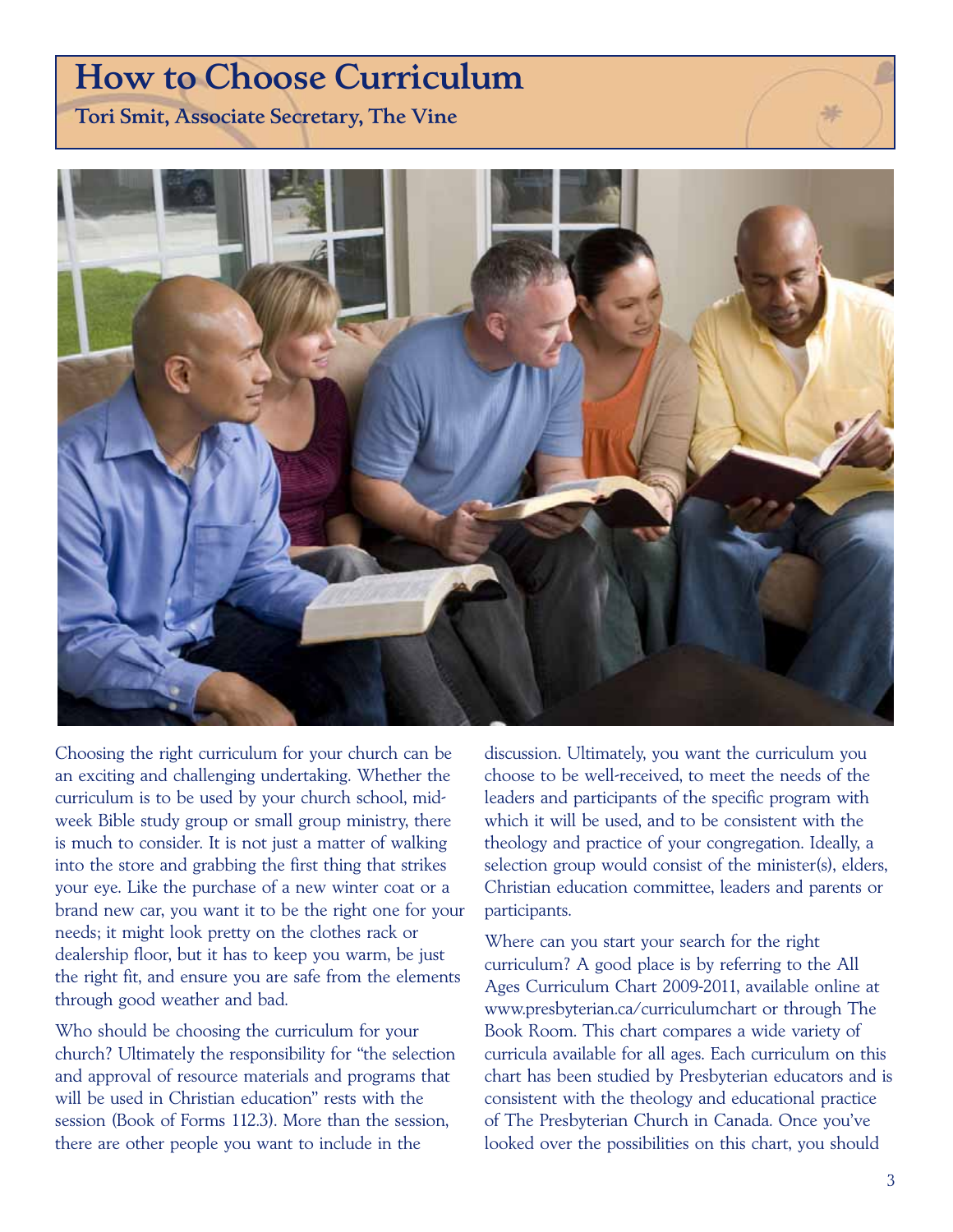be able to narrow your search to perhaps three or four that are suitable for your specific needs. Check out the ones you have chosen to consider. Many publishers have curriculum samples online for you to review.

Finally, contact the regional staff person responsible for educational ministries in your synod. They have samples of these resources for your committee to examine. Your regional staff person can also come and help walk your review committee through the steps needed to evaluate each of the curricula you would like to consider, helping you to find the one that best suits your needs.

Following is a checklist of items you will want to look for as you review each curriculum offering. Gather your review committee together with samples of each of the curricula you would like to review. Photocopy the checklist, one copy for each person, times the number of curricula. Have each person, or small group, pick out one curriculum to begin. With the checklist in mind, ask them to skim the curriculum and then focus their attention on one lesson plan of their choice. Ask them to answer as many questions on the checklist as they can. After 20 or 30 minutes, invite them to choose a second curriculum and with a new checklist follow the same instructions as before. Continue until all of the curricula have been reviewed.

Once each person has a sheet completed on each curriculum, it's time to compare notes. Consider the theology and educational methodology of each, and choose a curriculum that best meets the needs of your congregation.

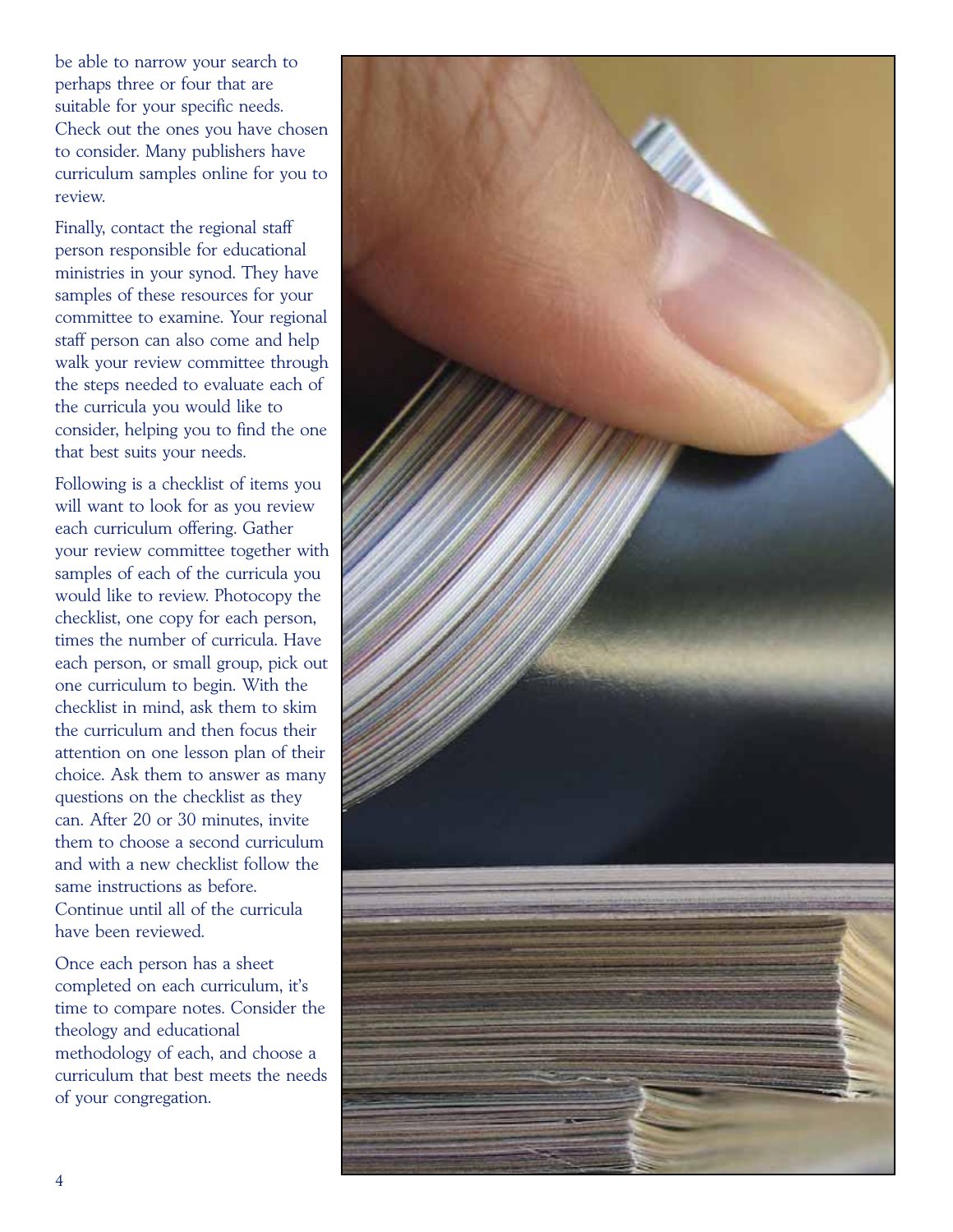# Curriculum Evaluation Checklist

### Name of Curriculum: The Publisher:

Age group evaluated:

Read at least one complete lesson plan in the curriculum you are reviewing. Read, view or listen to any additional materials provided by the curriculum for the specific lesson plan (student book, take-home papers, posters, CDs, etc.).

### Theological Stance

What does this curriculum say about God? (Look for words and phrases that describe God, such as Father, Judge, Creator, involved, distant, and so on. Jot them down.)

What does this curriculum say about Jesus? (Look for describing words and phrases. Jot them down.)

What does this curriculum say about the Holy Spirit? (Look for describing words and phrases. Jot them down.)

What does this curriculum say about the church? (Look for describing words and phrases. Jot them down.)

What does this curriculum say about sin? (Look for describing words and phrases. Jot them down.)

What does this curriculum say about baptism and communion? (Look for describing words and phrases. Jot them down.)

What does this curriculum say about our mission? Application? (Look for describing words and phrases. Jot them down)

What does this curriculum say about hope? (Look for describing words and phrases. Jot them down.)

Compare what you find with Presbyterian/Reformed theology. To do this, you may wish to compare your findings with Living Faith/Foi Vivante.